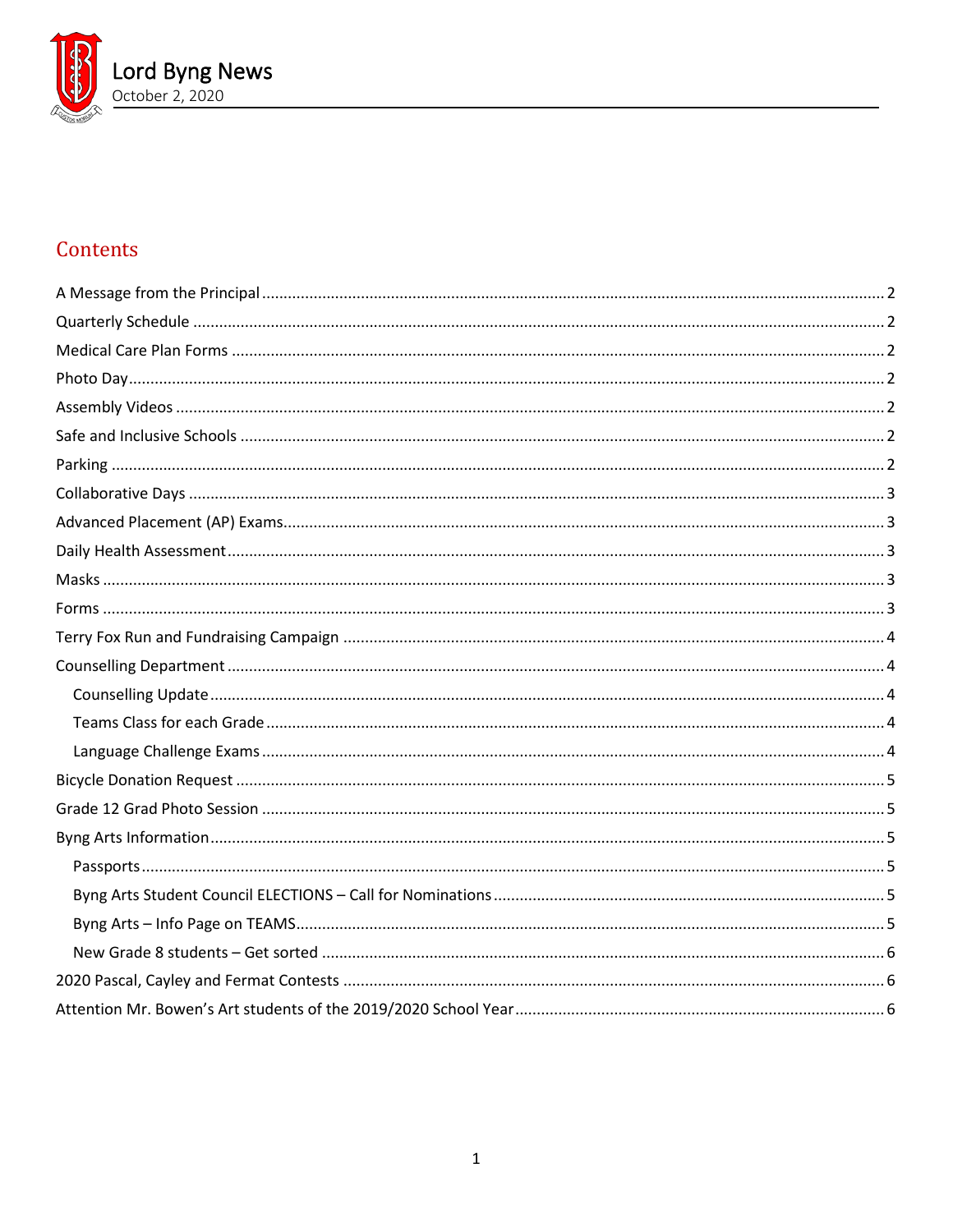# <span id="page-1-0"></span>**A Message from the Principal**

Dear Lord Byng Parents, Students and Community Members,

With World Teachers Day on Monday October 5<sup>th</sup> I would like to take this opportunity to extend our appreciation to all teachers everywhere and for the work that they do supporting our students. Special thanks of course go to our Byng teachers particularly during this current period of uncertainty in which they have demonstrated the highest levels of professionalism, compassion, and support despite the numerous challenges that they have needed to overcome.

Throughout the pandemic the school continues to support our students and thanks to the dedication of staff our students can continue to participate in our school community and adapt to the new learning conditions. All of this has happened in a very short time with both staff and students working together. Next week on October 7<sup>th</sup> the PE Department is hosting the annual Terry Fox run to raise money for the Terry Fox Foundation and to support the fight against cancer. The PE Department has created an on-line form for interested students to sign up and participate in this important event (see information below).

Creating a safe and physically distanced opportunity for students to participate in this event is just one example of how the staff have continued to provide rich learning opportunities for our students despite the challenges presented by the pandemic.

Thanks teachers and all our staff for the work that you do to support our students and thank you also to our parents, students, and community members for your help throughout these very challenging times.

Have a restful, safe, and perhaps even sunny weekend!

<span id="page-1-1"></span>Mr. Wilmann

## **Quarterly Schedule**

Reminder that your 1-2 class will be remote next week, and your 1-1 class will be face to face (F2F). See rotation schedule: [Student F2F Rotation Calendar.](https://www.vsb.bc.ca/repository/SBAttachments/8e11130a-23bc-4157-9294-1c252018cc4d_STUDENTF2FandRemoteBlockCalendar2020-2021.pdf)

## <span id="page-1-2"></span>**Medical Care Plan Forms**

If your child has a medical condition (diabetes, asthma, anaphylaxis, seizures, or any other health concerns), please have your child come to the office to pick up a medical care plan form.

#### <span id="page-1-3"></span>**Photo Day**

<span id="page-1-4"></span>Please see click [here](https://www.vsb.bc.ca/schools/lord-byng/About-Us/Publications/Documents/Photo%20Day%20Memo%20to%20families%20Oct%202020.pdf) for more information on our upcoming photo day, Thursday, October 8<sup>th</sup>.

#### **Assembly Videos**

Any students that missed the assembly on Wednesday are asked to watch the following videos and complete the exit slip.

- [Welcome Back Assembly video](https://web.microsoftstream.com/video/d83003d1-ad5c-4354-bf9e-cac0bf6effa6)
- [Orange Shirt Day video](https://web.microsoftstream.com/video/ea806670-66ec-4f0e-ac05-2815898a1fe4)
- [Welcome Back Assembly Exit Slip](https://forms.office.com/Pages/ResponsePage.aspx?id=WC6KCzB7CEq6t9dVWeDjpcU6_SJBxJFAvnYu4EP3zdBUOEVER1RCTVBQVFkyN1hXTElFOUtFVExNUC4u)

## <span id="page-1-5"></span>**Safe and Inclusive Schools**

<span id="page-1-6"></span>For important information and resources on Safe and Inclusive schools please click [here.](https://www.vsb.bc.ca/Student_Support/Safe_Caring/Pages/default.aspx)

# **Parking**

The parking lot is for **STAFF only**. No student parking, or student drop off/pick up is permitted.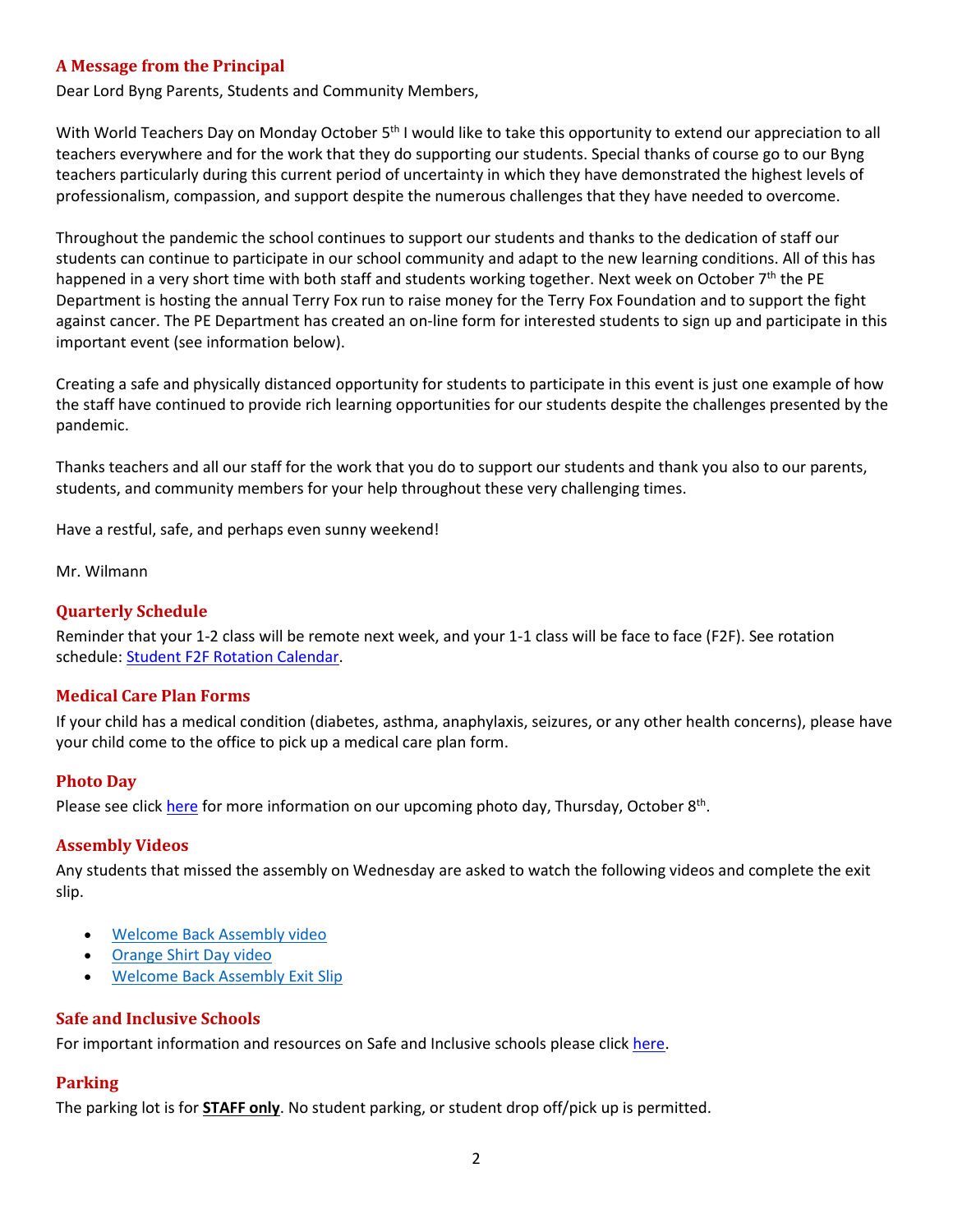# <span id="page-2-0"></span>**Collaborative Days**

Collaborative dates have not changed however, the time has changed so it will no longer impact face to face instructional time. Teacher collaborative time will take place on Wednesday during Flex A and Flex B. Teachers will not be available on these dates for additional student support during Flex.

Wednesday, October 7 - Q1 Wednesday, November 4 - Q1 Wednesday, December 2 - Q2 Wednesday, January 6 - Q2 Wednesday, February 3 - Q2 Wednesday, March 3 - Q3 Wednesday, April 7 - Q3 Wednesday, May 5 - Q4 Wednesday, June 2 - Q4 Wednesday, June 23 - Q4 - **New**

# <span id="page-2-1"></span>**Advanced Placement (AP) Exams**

- Students currently enrolled in an AP class at Lord Byng will be provided information on how to register for the exam soon. Please check with your teacher.
- Students not enrolled in an AP class at Lord Byng please visit th[e VSB website](https://www.vsb.bc.ca/Student_Learning/Secondary/Advanced_Placement_Exams/Pages/Default.aspx) for more information.

# <span id="page-2-2"></span>**Daily Health Assessment**

Please see the revised [Daily Health Assessment](https://www.vsb.bc.ca/repository/SBAttachments/8e11130a-23bc-4157-9294-1c252018cc4d_DailyHealthAssessment-Student_Sept15003.pdf) form (revised Sept. 15, 2020). If any of your children are experiencing any of the symptoms of illness on the form, contact a health-care provider for further assessment. This includes 8-1-1, or a primary care provider like a physician or nurse practitioner.

## <span id="page-2-3"></span>**Masks**

<span id="page-2-4"></span>Thank you for bringing your masks to school. If you do forget there are disposable masks in the school office.

## **Forms**

Student Verification forms were sent home last week. Please ensure you review the information on the form and indicate any changes (in coloured ink, not black). Please return the form to the office if you have not already handed it in to your teacher.

If your form has the Personal Health number field highlighted, please ensure you add it to the form as it is required for the school to have this information.

All other forms were sent home the first week of school. If you have not received them, they can be picked up in the office or you can click on the links below.

- [Media Consent](https://www.vsb.bc.ca/repository/SBAttachments/8e11130a-23bc-4157-9294-1c252018cc4d_VSBPersonalInformationandMediaConsentForm2020-21.pdf)
- [CASL](https://www.vsb.bc.ca/repository/SBAttachments/8e11130a-23bc-4157-9294-1c252018cc4d_CASLVSBConsent2020-21.pdf)
- [Neighbourhood Field Trip](https://www.vsb.bc.ca/repository/SBAttachments/8e11130a-23bc-4157-9294-1c252018cc4d_NeighbourhoodFieldStudies-ParentGuardianConsentForm2020-21.pdf)
- [Daily Health Assessment](https://www.vsb.bc.ca/repository/SBAttachments/8e11130a-23bc-4157-9294-1c252018cc4d_DailyHealthAssessmentForm-Student_Sept22.pdf) (updated Sept. 22, 2020)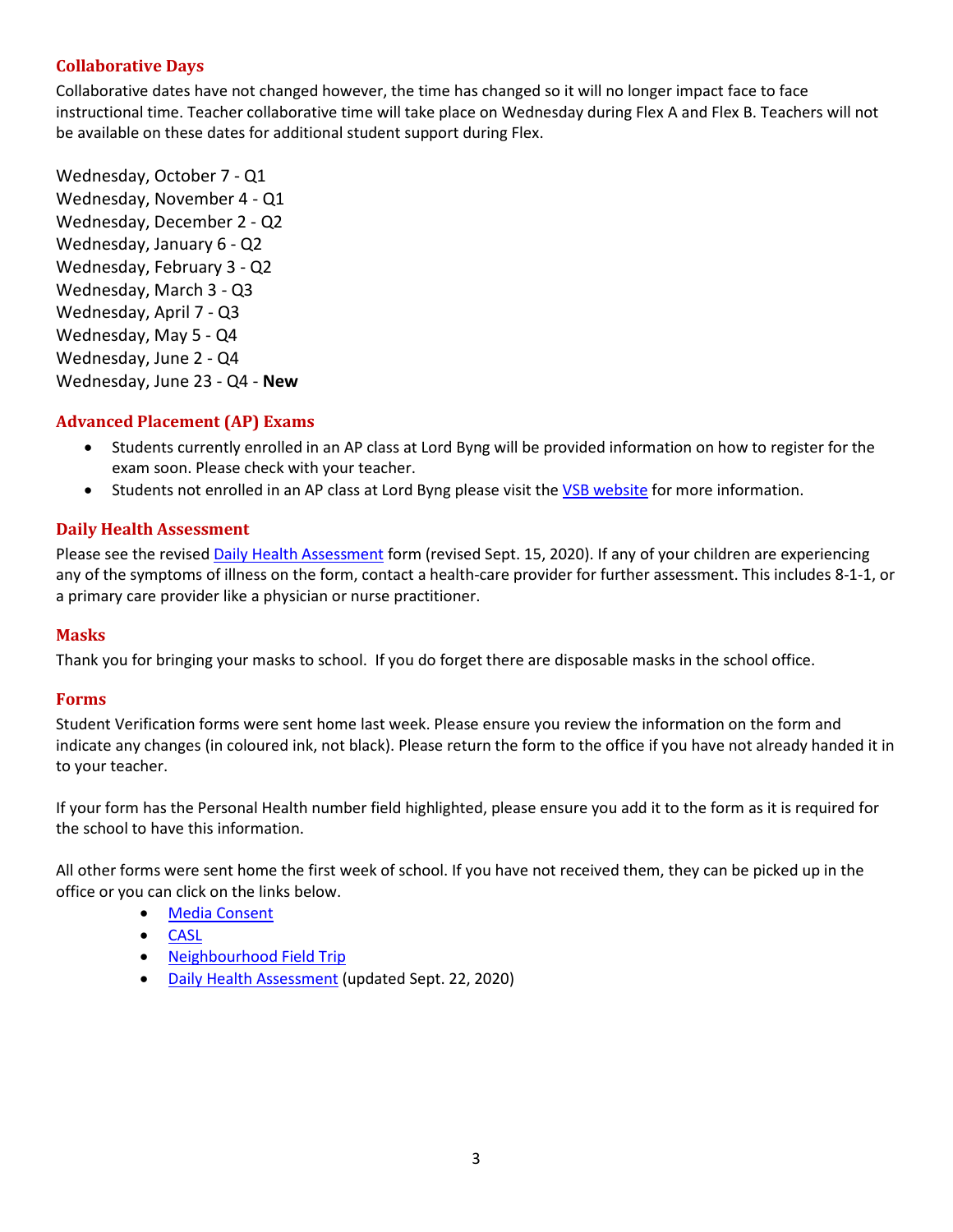# <span id="page-3-0"></span>**Terry Fox Run and Fundraising Campaign**

**Who:** All students and staff who want to RUN the Terry Fox Route as a group (Due to Covid-19 restrictions which limits the amount of participants we can only have RUNNERS take part this year).

**What:** Terry Fox Run (Since we can't do our school wide event in the regular way due to social distancing, we encourage you to join us to continue the tradition). Prizes for top runners and random draw prizes (gift cards and T-shirts) will be provided.

**When:** Wednesday, October 7 during F.I.T. FLEX TIME (Time to Be Announced)

Where: Pacific Spirit Park at 16<sup>th</sup> Avenue and Imperial Drive, (where Discovery turns into Imperial Drive).

**Why:** To raise money for Cancer research, celebrate Terry Fox's Marathon of Hope, to get some fresh air and get some exercise. Please click [HERE](https://secure.terryfox.ca/registrant/TeamFundraisingPage.aspx?TeamID=915903) to donate and help us reach our goal of \$8000. Students can get involved by creating their own fundraising page under their school name: **https://terryfox.org/schoolrun/students/**. Thank you for your supporting our school in the fight against cancer and continuing Terry's legacy! #terryfoxschoolrun @terryfoxfoundation

# **How: All Interested runners MUST click [HERE](https://forms.office.com/Pages/ResponsePage.aspx?id=WC6KCzB7CEq6t9dVWeDjpcU6_SJBxJFAvnYu4EP3zdBUMFhPMEdMNDFPSzg1QTVYVjQ5QjVIV1MzRy4u) to register.**

# <span id="page-3-1"></span>**Counselling Department**

Counsellors have been assigned to students by their last name (for all grades):

A to Gr Mr. R. Greenshield[s rgreenshields@vsb.bc.ca](mailto:rgreenshields@vsb.bc.ca) Gs to L Ms. J. Radic *jradic@vsb.bc.ca* M to Te Ms. Smith (Ms. Smith is currently out of the office, please contact Mr. Rymer effective Monday, September 28th @ [rrymer@vsb.bc.ca\)](mailto:rrymer@vsb.bc.ca) Tf to Z Ms. Birsan [ibirsan@vsb.bc.ca](mailto:ibirsan@vsb.bc.ca)

# <span id="page-3-2"></span>*Counselling Update*

Dear Students and Parents,

Counsellors would like to thank you all for your patience during the first couple of weeks of school. We worked hard to try and meet all your various timetable needs. Moving forward, we would like students to see only their own counsellor (see above). Students are welcome to come and meet us in person (2 meters apart and with a mask on) and/or give us a phone call. Parents are asked to call their child's counsellor, or email to schedule a remote meeting time.

<span id="page-3-3"></span>We are looking forward to getting to know all of you better.

# *Teams Class for each Grade*

Counsellors are organizing classroom groups for each grade on Microsoft Teams platform. All the grades Grade 12 classes/classrooms are now up and running. Students will be able to click on for example, **Grade 12 - 2020/21 (Counselling) team** if they are a grade 12 student, and read all the various posts on graduation, scholarships, postsecondary information, volunteering opportunities, etc. We hope that you check this regularly as it will contain super valuable information.

# <span id="page-3-4"></span>*Language Challenge Exams*

Language Challenge Exams: Information about Language challenge exams can be found in the counselling office. Please note that students are required to fill out the forms online this year and then print out the completed forms to return to counsellors. Handwritten applications will be returned to be filled out online and then printed. The due date for the application is November 6, 2020. We are not able to take ANY late applications.

Please see Lord Byng website for all the details: [Language Challenge Exams and External Credits](https://www.vsb.bc.ca/schools/lord-byng/Teaching-and-Learning/Classes-and-Departments/Counselling/Pages/Language-Challenge-Exams-and-External-Credits.aspx?rf=830e511d-a1a4-4faf-99d0-28b1736820df)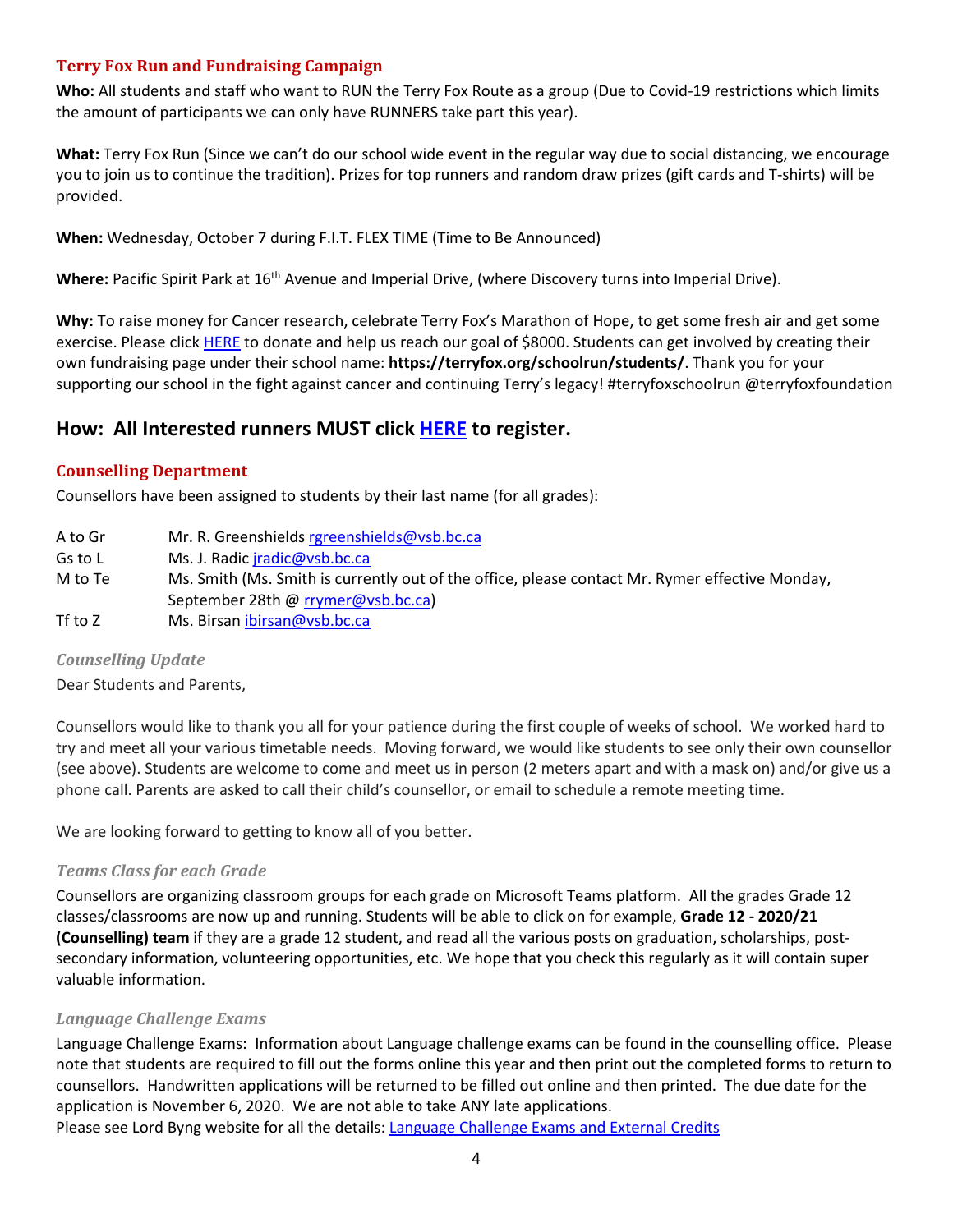# <span id="page-4-0"></span>**Bicycle Donation Request**

If your family has a bicycle that has gathered dust or needs a new home, Lord Byng would love to have it!

We are hoping to acquire 30 or more bicycles in an effort to encourage teachers and students to learn more outside, to be environmentally sustainable, and to exercise. No problem If your bike is in need of repair, our Bike Mechanics Club has the ability to repair and maintain all bikes donated to us! However, we do ask for bikes that are only big enough for high school students. No kids' bikes please.

Please contact teachers Alain Raoul [\(araoul@vsb.bc.ca\)](mailto:araoul@vsb.bc.ca) or Matthew Barski [\(mbarski@vsb.bc.ca\)](mailto:mbarski@vsb.bc.ca) if you have a bike to donate so that we can arrange pick up in the staff parking lot at your convenience.

<span id="page-4-1"></span>Thank you for considering this worthy contribution to the Byng community!

# **Grade 12 Grad Photo Session**

It is not too late to schedule an appointment for Grad Photos! Please see link for more info and to book your appointment:<https://artona.com/schools/BYNG/programs/graduation>

# <span id="page-4-2"></span>**Byng Arts Information**

## <span id="page-4-3"></span>*Passports*

This is a gentle prompt to do the following.

- Create a Passport account or log into the one from last year [\(http://passport.lordbyng.net/signin\)](http://passport.lordbyng.net/signin)
- Upload a profile picture on the passport page (size has to be small: 256 pixels).
- Complete the goal sheet found in your student agenda (page 4 and 5 of the coloured section) and upload an image of page 5 to the passport site.

## PLEASE NOTE: Due to issues with Covid, we are holding off on the event submissions (Saturn, Arachne, etc.).

If you are registering for the first time or have forgotten your password\*, remember, the messages from our passport site often get re-routed to your junk or spam folders so always do a search for the term "passport" or take a look in your other folders.

\*We have sent out an email message with your username info to all previous passport users.

## <span id="page-4-4"></span>*Byng Arts Student Council ELECTIONS – Call for Nominations*

This year is unlike any other. Now more than ever creativity is needed to restore the things we value. With that in mind, we are very excited to bring the council back together to create something amazing out of the current reality we all live in.

The Executive members lead the council, organize the planning and execution of events, and inspire all members to work together to overcome problems and find creative solutions. The election is NOT a popularity contest - each Executive position requires strong commitment and dedication to the council.

If you are interested in running for the executive, please click on the link and read over the information provided. Completed nomination forms are due by Friday, October 9<sup>th</sup>.

## <span id="page-4-5"></span><https://forms.gle/NXgLrnQkPgGJoSvQ6>

## *Byng Arts – Info Page on TEAMS*

Please stay tuned and use the Team site to keep up with new information for Byng Arts. If you haven't checked out the site please click onto the General site and watch the Welcome Back Video.